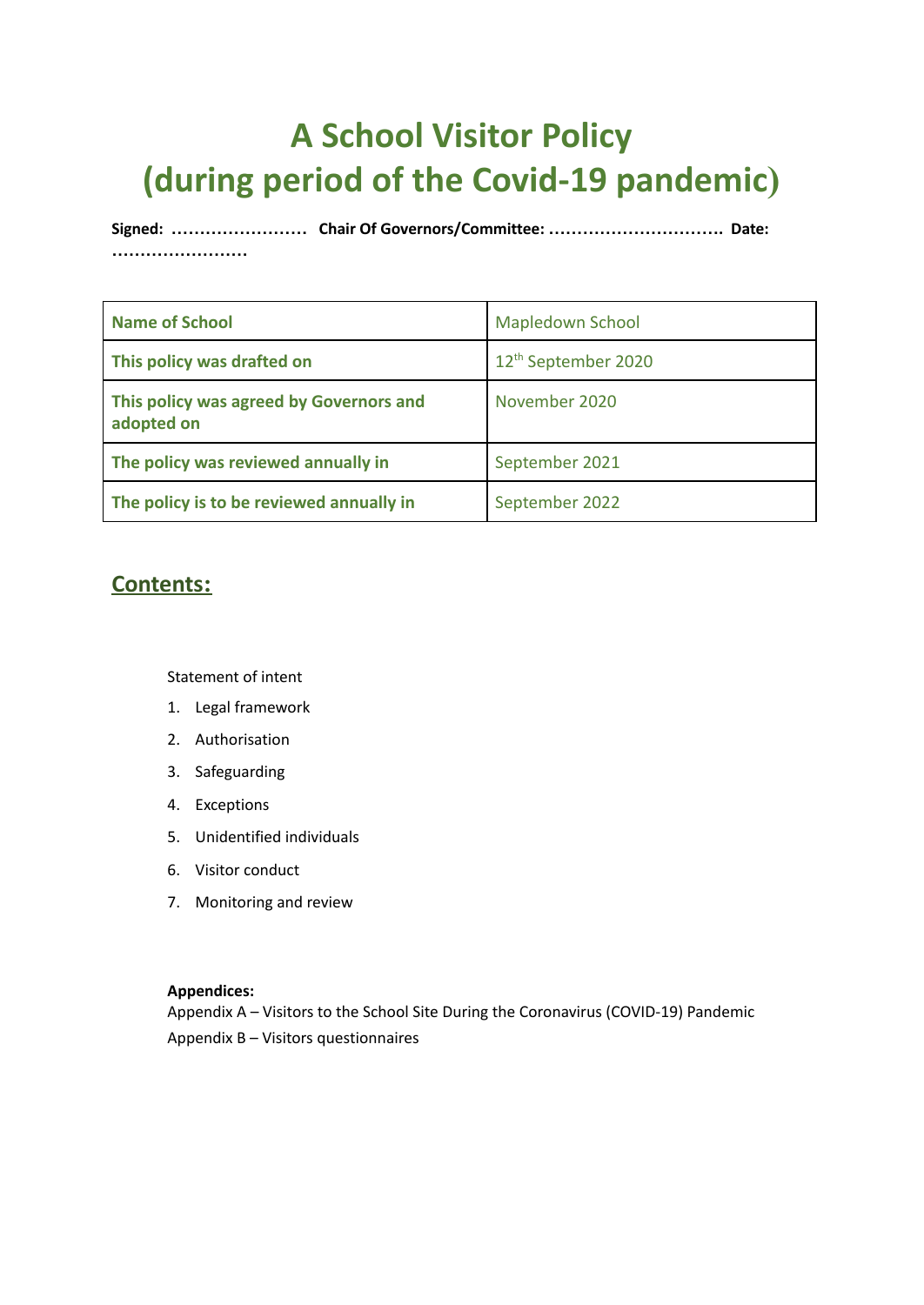#### **Statement of intent**

This policy is designed to outline the school's procedures regarding visitors to our school grounds. This policy will enable our school to:

- Safeguard and protect the welfare of pupils and staff members.
- Prevent unnecessary disruption to lessons and other educational activities.
- Protect our grounds and facilities from vandalism and misuse.
- Engage with the community and outside educational influences in a structured and productive manner.
- Ensure the school remains COVID Safe

#### **1. Legal framework**

- 1.1. This policy has due regard to all relevant legislation, including, but not limited to, the following:
	- The Health and Safety at Work etc. Act 1974
	- DfE (2020) 'Keeping children safe in education'
	- The Childcare Act 2006
	- Education Act 1996
- 1.2. This policy operates in conjunction with the following school policies:
	- **● Child Protection and Safeguarding Policy**
	- **● Health and Safety Policy**
	- **● DBS Policy**
	- **● Contractors Policy**
	- **● Volunteer Policy**
	- **● Health and Safety Policy**
	- **● First Aid Policy**

#### <span id="page-1-0"></span>**2. Authorisation**

- 2.1. Individuals who would like to visit the school, but are not in contact with a member of staff regarding this, will arrange their visit through the school office, who can be contacted on 020 8455 4111
- 2.2. The office will record the date and time of the proposed visit, reason for the visit, name of the visitor(s), and the name of the organisation they belong to where applicable.
- 2.3. The school office will be contacted about a proposed visitation at least 2 days in advance. The school office will pass all details on to the headteacher for a final sign-off before getting back to the visitors and confirming the details of their visit.
- 2.4. Teachers, or other staff members, arranging visitors to the school for educational purposes will collate all the above required information and pass this on to the school office for the headteacher's authorisation.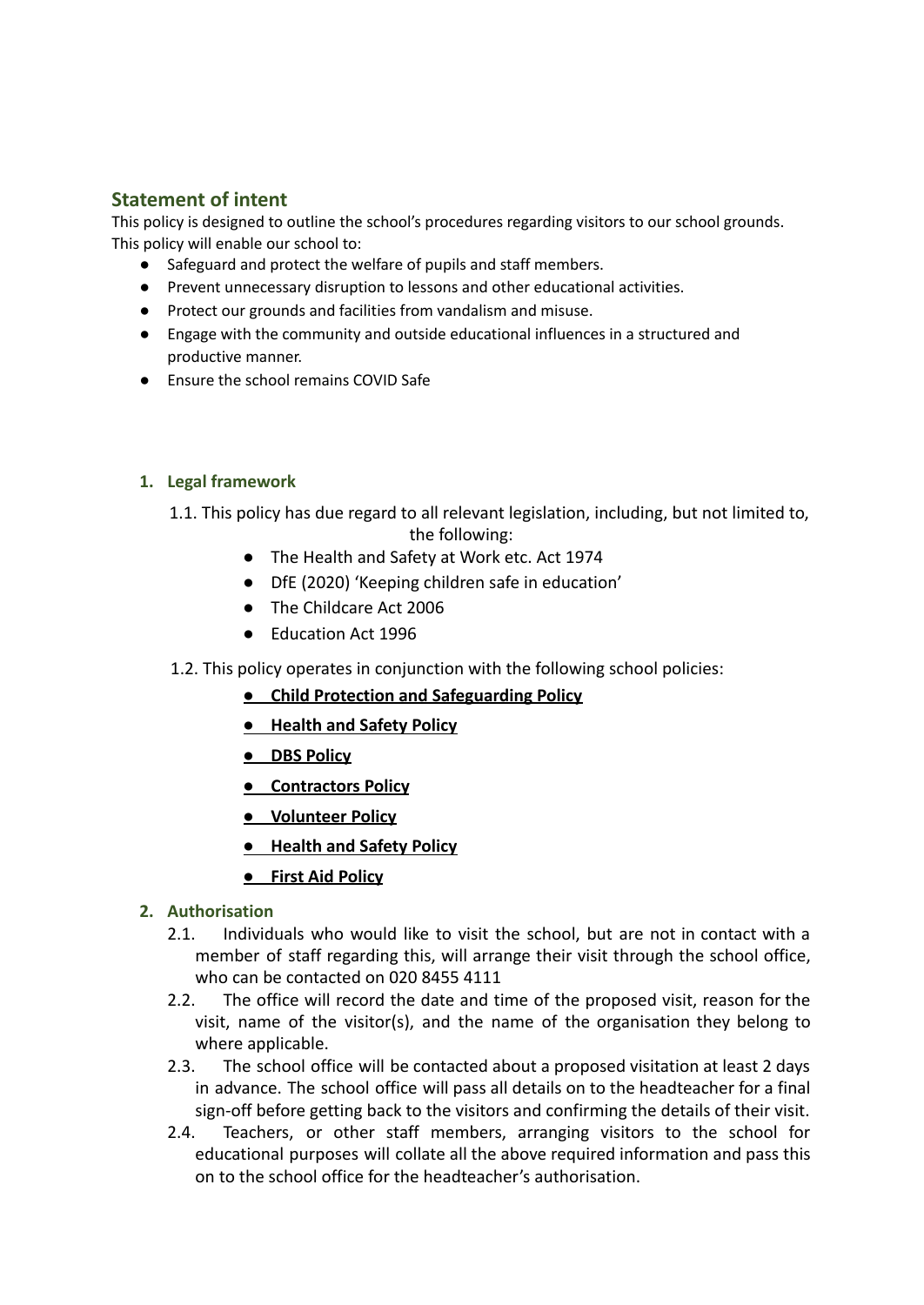- 2.5. Visitors who arrive at the school without a prior appointment may be permitted to meet with the headteacher/other staff members where these members of the school staff are happy to do so and the headteacher agrees. The visitor will not be allowed into the school without the supervision of a teacher, member of school office staff or member of the SLT.
- 2.6. Parents are discouraged from visiting the school during school hours unless for a school event or emergency. Where a parent arrives at the school, they will follow the visiting procedures outlined in [section](#page-2-1) 4.

#### <span id="page-2-0"></span>**3. Safeguarding**

- 3.1. The school is committed to promoting the safety of all pupils, and may require visitors to undertake a DBS check depending on the purpose of their visit.
- 3.2. A visitor will require a DBS check if they work in 'regulated activity'. Regulated activity is defined as:
	- Regular teaching, training, instructing, caring for or supervising pupils if the individual is unsupervised.
	- Regularly providing advice or guidance on physical, emotional or educational wellbeing.
	- Regularly driving a vehicle only for children.
	- Regular work for a limited range of establishments (known as 'specified places') with the opportunity for contact with children.
	- All relevant personal care, including helping a child with eating and drinking for reasons of illness or disability or in connection with toileting, washing, bathing and dressing for reasons of age, illness or disability.
	- All health care for children provided by, or under the direction or supervision of, a regulated health care professional.
- 3.3. The DSL and headteacher will be responsible for determining whether DBS checks need to be carried out and ensuring that they are undertaken, where required.
- 3.4. Under no circumstance will a visitor who has not undergone a DBS check be left unsupervised with pupils.
- 3.5. The school will manage the risk of potential harm to pupils by taking steps to segregate pupils from visitors.

#### <span id="page-2-1"></span>**4. Visiting procedures**

- 4.1. All visitors to the school, including parents, will comply with the following procedure:
	- Immediately report to the school reception area on arrival
	- Sanitise their hands on arrival (see Appendix A)
	- Wear PPE for the duration of their visit and maintain social distancing (see Appendix A)
	- Complete Mapledown's COVID-19 Visitors' questionnaire (see Appendix B)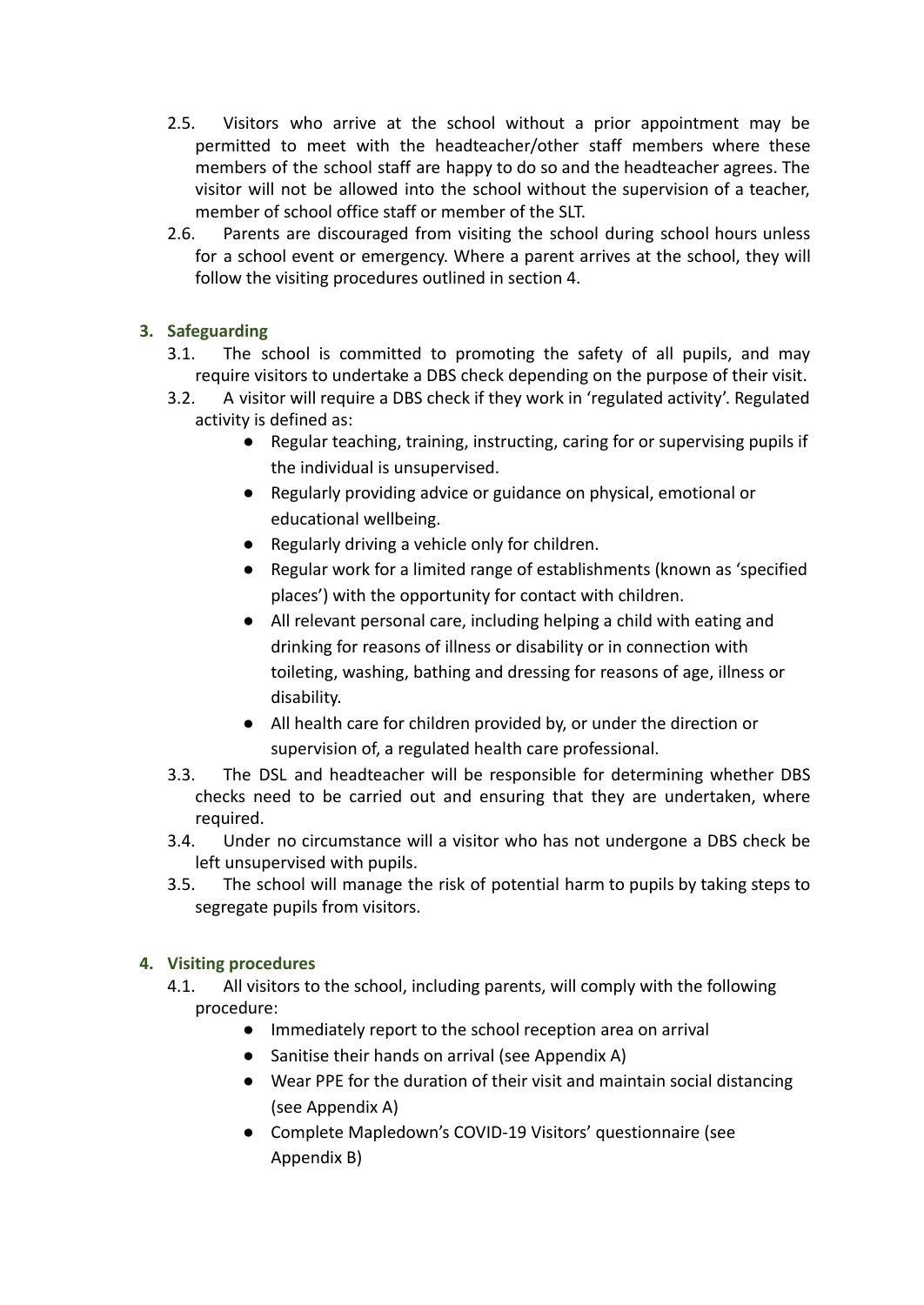- Provide their details to the school office staff including:
- Name
- Purpose of visit
- Name of pupil the visit pertains to/staff member who arranged the visit
- Expected length of visit
- Sign-in using the visitors' book
- Display ID badges provided at all times while on school property
- Sign-out using the visitors' book upon departure
- Return ID badges to the school office before departure
- 4.2. Visitors will be made aware of relevant school policies, including those in relation to health and safety, reporting a concern and emergency procedures.
- 4.3. Visitors will be advised that our school is a non-smoking area and smoking is not permitted anywhere within school grounds.
- 4.4. Prior to the visit, all visitors will be made aware of any specific parking arrangements which the school has in place.

#### <span id="page-3-0"></span>**5. Exceptions**

- 5.1. Visits to the school by contractors are governed by our Contractors Policy.
- 5.2. Visitors attending scheduled open days, sports events or other 'by-invitation' school activities will be exempt from the visiting procedures outlined in [section 4](#page-2-1).
- 5.3. Anyone attending school events will keep to the areas of the school grounds where the events are taking place (e.g. the sports field, school hall).

#### <span id="page-3-1"></span>**6. Unidentified individuals**

- 6.1. It is the responsibility of all staff members to politely question any individual who enters the school premises unaccompanied and/or without a clearly displayed name badge.
- 6.2. Any such visitors will be directed to the school office where they can sign-in.
- 6.3. If a visitor cannot be identified, the headteacher will be informed immediately.
- 6.4. If a visitor refuses to report to the school office, or becomes aggressive or abusive, they will be asked to leave the premises and the police may be called to assist.

#### <span id="page-3-2"></span>**7. Visitor conduct**

- 7.1. Visitors to the school will be required to act in accordance with the school's Code of Conduct and other relevant school policies at all times.
- 7.2. The school reserves the right to escort individuals from the premises who act in an aggressive or threatening manner towards staff members, pupils, governors, parents or other visitors.
- 7.3. Under section 547 of the Education Act 1996, it is an offence for any person to cause a nuisance or disturbance on school premises; therefore, the police may be contacted to assist in the removal of individuals from the premises, where necessary.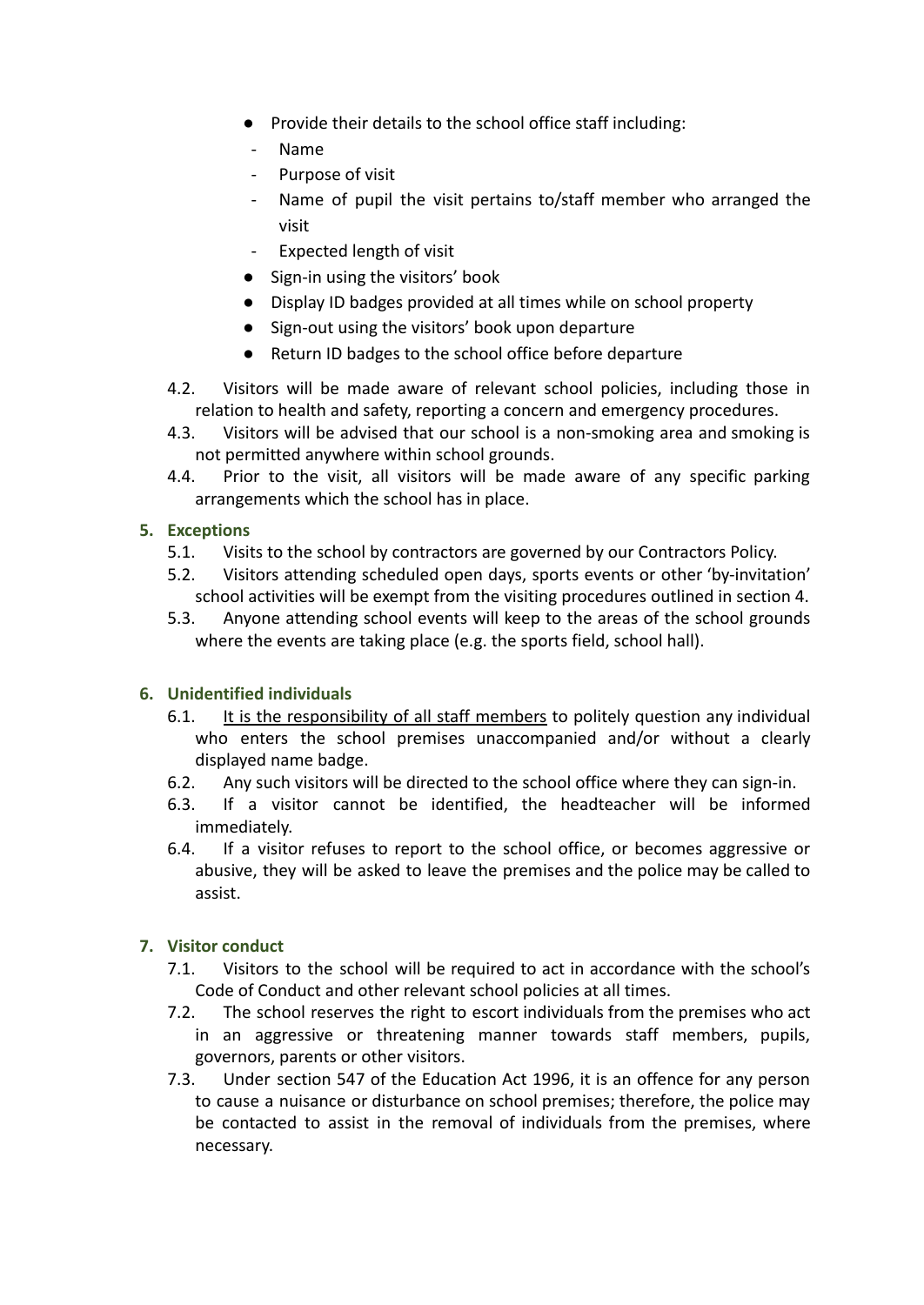7.4. In the event of persistent occurrence of unacceptable behaviour on the school site, the school has the right to request a banning order from the LA for the individual in question.

#### <span id="page-4-0"></span>**8. Monitoring and review**

- 8.1. This policy will be monitored and reviewed on an annual basis by the headteacher.
- 8.2. The next scheduled review date for this policy is  $1<sup>st</sup>$  September 2021
- 8.3. Amendments to the policy will be communicated to all relevant stakeholders.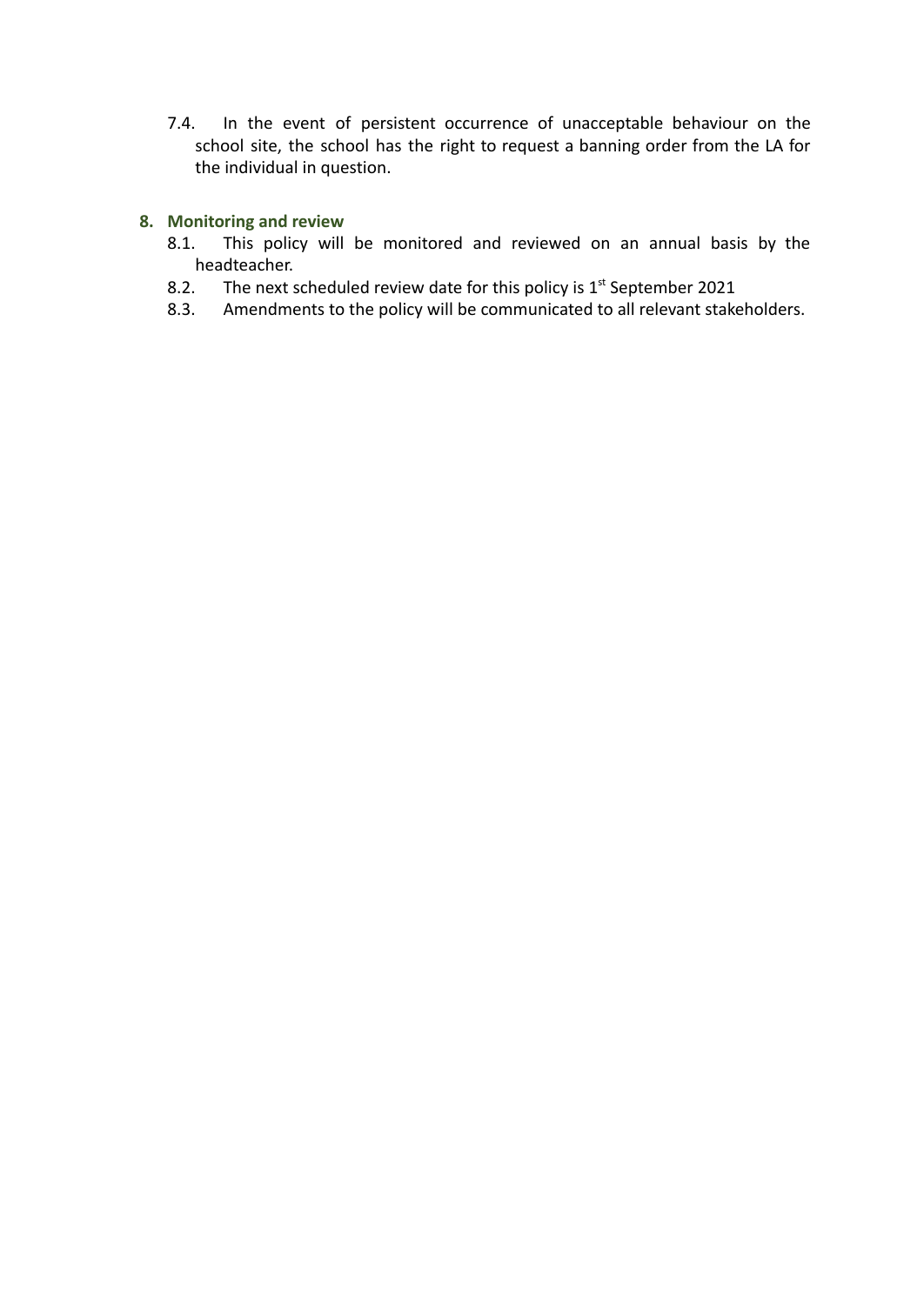

#### **Appendix A: TO BE DISPLAYED IN THE SCHOOL OFFICE AND SENT TO ANYONE REQUESTING A VISIT TO THE SCHOOL**

#### **Visitors to the School Site During the Coronavirus (COVID-19) Pandemic**

#### **Statement of intent**

*Mapledown school* is committed to ensuring the health and safety and wellbeing of all of our staff members, pupils and visitors during the current pandemic. To fulfil our day-to-day roles, visitors need to come into the school, e.g. to deliver supplies, which is why we have implemented the temporary practices and procedures outlined in this appendix.

#### **1. Legal framework**

- 1.1. This appendix has due regard to all relevant legislation and statutory guidance including, but not limited to, the following:
- DfE (2020) 'Coronavirus (COVID-19): implementing protective measures in education and childcare settings'
- DfE (2020) 'Keeping children safe in education'
- 1.2. This appendix operates in conjunction with the following school policies/procedures:
- School Risk Assessment for opening of school
- Child Protection and Safeguarding Policy
- Health and Safety Policy
- Infection Control Policy
- Coronavirus (COVID-19): Visitors in School Risk Assessment
- Contractors Policy
- Volunteer Policy

#### **2. Before visiting the school**

- 2.1. Where possible, visitors will be kept to a minimum to mitigate the risk of coronavirus spreading.
- 2.2. To mitigate mixing and visitors spending longer periods on the school grounds, all deliveries will be left outside the main entrance to the school.
- 2.3. Where possible, people will give the school 2 days notice of their visit before visiting the school. People will request visitation rights by contacting the school office.
- 2.4. When requesting a visit to the school, the visitor will be asked to provide key information which will be recorded in the visitor's folder:
	- Name
	- Contact number
	- Date and time of visit
	- Length of visit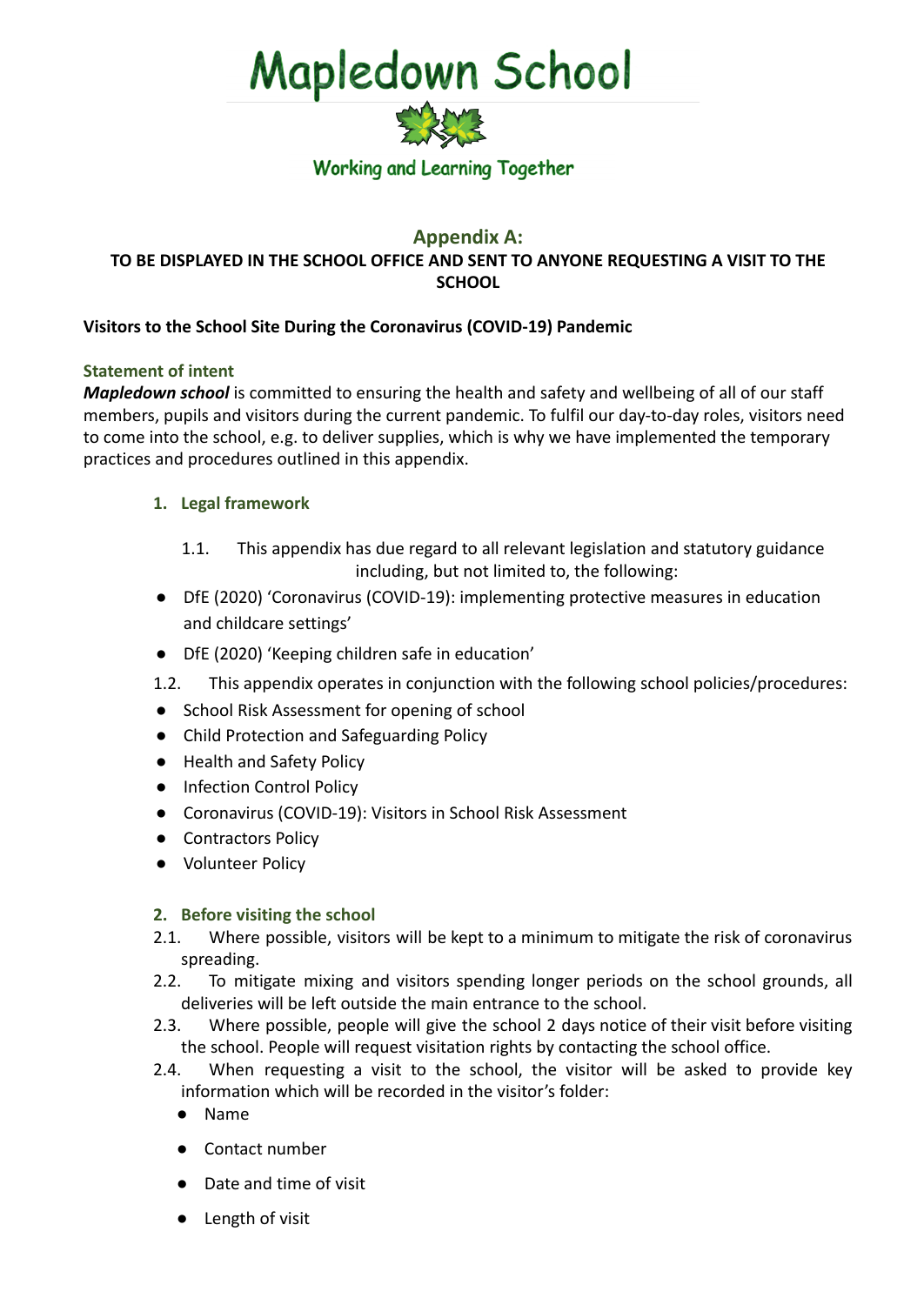

- The purpose of the visit.
- This information will be recorded in the visitor folder and approved by a member of SLT. The visitor folder should always be kept in the office so visitor approval can be checked by office staff on arrival.
- 2.5. For testing and tracing purposes, all visitors will be required complete a "Visiting the school site" questionnaire before visiting the school site.
- 2.6. Anyone who does not want to submit their details or outline a reason for visiting the school will be denied access to the school grounds.
- 2.7. The headteacher will review all visitation requests and reserves the right to reject requests if there is no legitimate reason to visit the school.
- 2.8. Official bodies, e.g. Ofsted and the police, will not have to request a visit to the school; however, they will be required to submit their contact details for testing and tracing purposes.
- 2.9. Once visitation requests are authorised by the headteacher, visitors will be sent a copy of the school's Risk Assessment for full opening of school to understand the measures in place to protect themselves, staff members and pupils.
- 2.10. When they come on to the school grounds, visitors will be asked to sign a form declaring that, to their knowledge, they are in good health and that they have not been exposed to coronavirus, and to acknowledge that they have read and will adhere to the policies above (Visitors' questionnaire).
- 2.11. If the visitor discloses that they have been exposed to, or are suffering from the symptoms of, coronavirus they will be asked to leave the school site immediately and the visit will be rearranged for a later date once the visitor has self-isolated.

#### **3. Infection control**

- 3.1. Visitors will not enter the site if they are displaying symptoms of coronavirus they will inform the headteacher of this as soon as possible via telephone.
- 3.2. When the visitor arrives, the member of staff meeting the visitor will ensure that the visitor understands the school's Risk Assessment for full opening of school.
- 3.3. Posters will be displayed around the school to remind visitors to practice good hand and respiratory hygiene.
- 3.4. Where required, visitors will be designated their own toilets, washing areas and rest areas to minimise social mixing – these areas will be disinfected before and after use.
- 3.5. All toilets, infection control areas and areas designated for visitor use will have adequate amounts of soap, alcohol-based hand sanitiser, tissues and litter bins.
- 3.6. In the event there are multiple groups of visitors on the school grounds at the same time, visitors will ensure social distancing is adhered to and the headteacher and health and safety officer will ensure all parties can remain separate and properly adhere to infection control measures.
- 3.7. Visitors who become unwell with coronavirus symptoms will be sent home immediately.
- 3.8. In the event a visitor who is displaying symptoms cannot go home immediately, they will be asked to self-isolate in a designated area of the school, and will go home as soon as possible.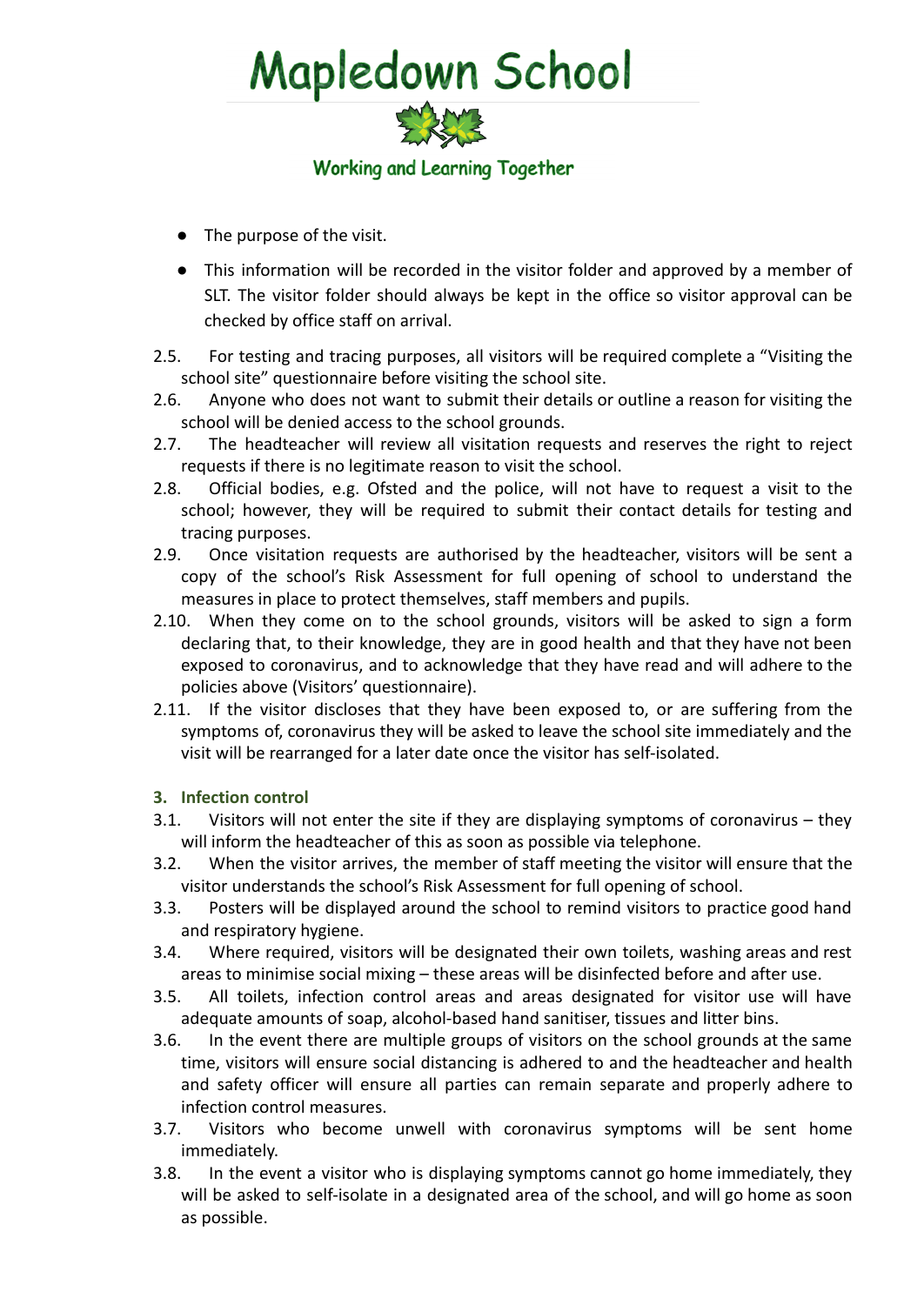

- 3.9. Areas that have been occupied by symptomatic visitors, including toilets, will be cleaned and disinfected as soon as possible.
- 3.10. Visitors who have delivered close contact care to pupils showing symptoms of coronavirus will be encouraged to get tested.
- 3.11. Once tested, the visitor will notify the school of their results for the purposes of testing and tracing procedures.
- 3.12. If used, visitor lanyards will be disinfected immediately when the visitor leaves the school.

#### **4. Social distancing**

- 4.1. Visitors will be expected and reminded to adhere to the Social Distancing Policy Statement at all times.
- 4.2. Where possible, contact time between visitors and staff members/pupils will be kept to a minimum.
- 4.3. Upon arrival at the school, the visitor will be expected to wear a face mask and or face visor. Where necessary, visitors will be given appropriate PPE to wear, e.g. gloves and a face mask.
- 4.4. The headteacher will ensure stringent social distancing measures are in place to protect clinically vulnerable individuals.
- 4.5. Where possible, meetings will be undertaken remotely to minimise the number of visitors on the school site.

#### **5. Monitoring and review**

- 5.1. This appendix will be reviewed by the headteacher in response to any new government advice.
- 5.2. Updates to this policy will be communicated to all staff members by the headteacher.
- 5.3. Once the school resumes regular activity, and if deemed appropriate by the headteacher, all sections within this appendix will expire.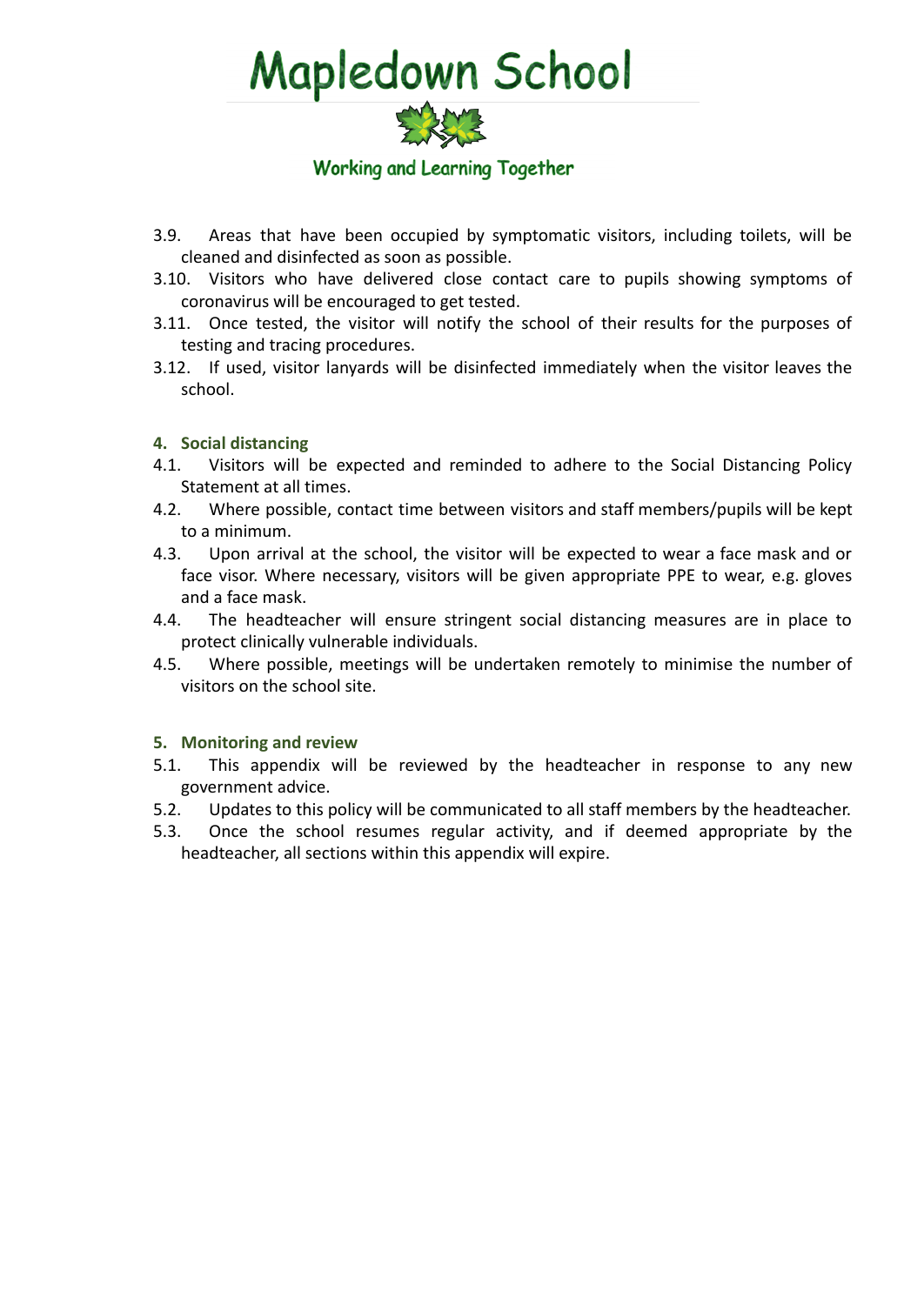

#### **Appendix B: Coronavirus (COVID-19): visiting the school site information and declaration form**

#### **Visiting the School Site Form**

At Mapledown School, the safety of all our pupils and staff remains a top priority. As the coronavirus (COVID-19) outbreak continues, we are asking you to complete this form to help prevent the risk of exposure to and spread of the virus. If you are unable to agree to the declaration below, we ask that you do not come onto the premises. Please complete this form prior to entering the school – it should be **handed to the member of staff who greets you when**

**you arrive or emailed to office@mapledown.barnet.sch.uk**.

#### **Following protective measures at our school**

To ensure the safety of everyone at our school, we have implemented a series of strict infection control measures that must be adhered to at all times.

Whilst on the school site, we ask that you:

- **● Wear a mask at all times**
- Follow all signs and directions, e.g. the one-way system in corridors, and stay only within the areas of the school that were agreed prior to your visit.
- Use the hand sanitiser available on arrival before completing the signing in procedures.
- Wash your hands when arriving at and leaving the school.
- If possible, carry and use a hand sanitiser.
- Adhere to social distancing rules, keeping a two-metre distance from others, and avoid physical contact with any individuals who are not part of your team or visiting group where possible.

 $\Box$  Please tick this box to confirm that you understand and agree to follow the measures outlined above.

#### **Your details**

| <b>Full name</b>                    |  |
|-------------------------------------|--|
| Company/organisation                |  |
| Date of visit                       |  |
| <b>Purpose of visit</b>             |  |
| <b>Personal telephone</b><br>number |  |

#### **Self-declaration**

Please read the points below and sign to confirm whether they all apply. **If you are unable to confirm that all these points are applicable to you, we ask that you delay your visit to another time**.

Please note that if you plan to be on the school site for consecutive days, you **must** inform the school if your response to any of the points below changes.

I confirm that (please tick):